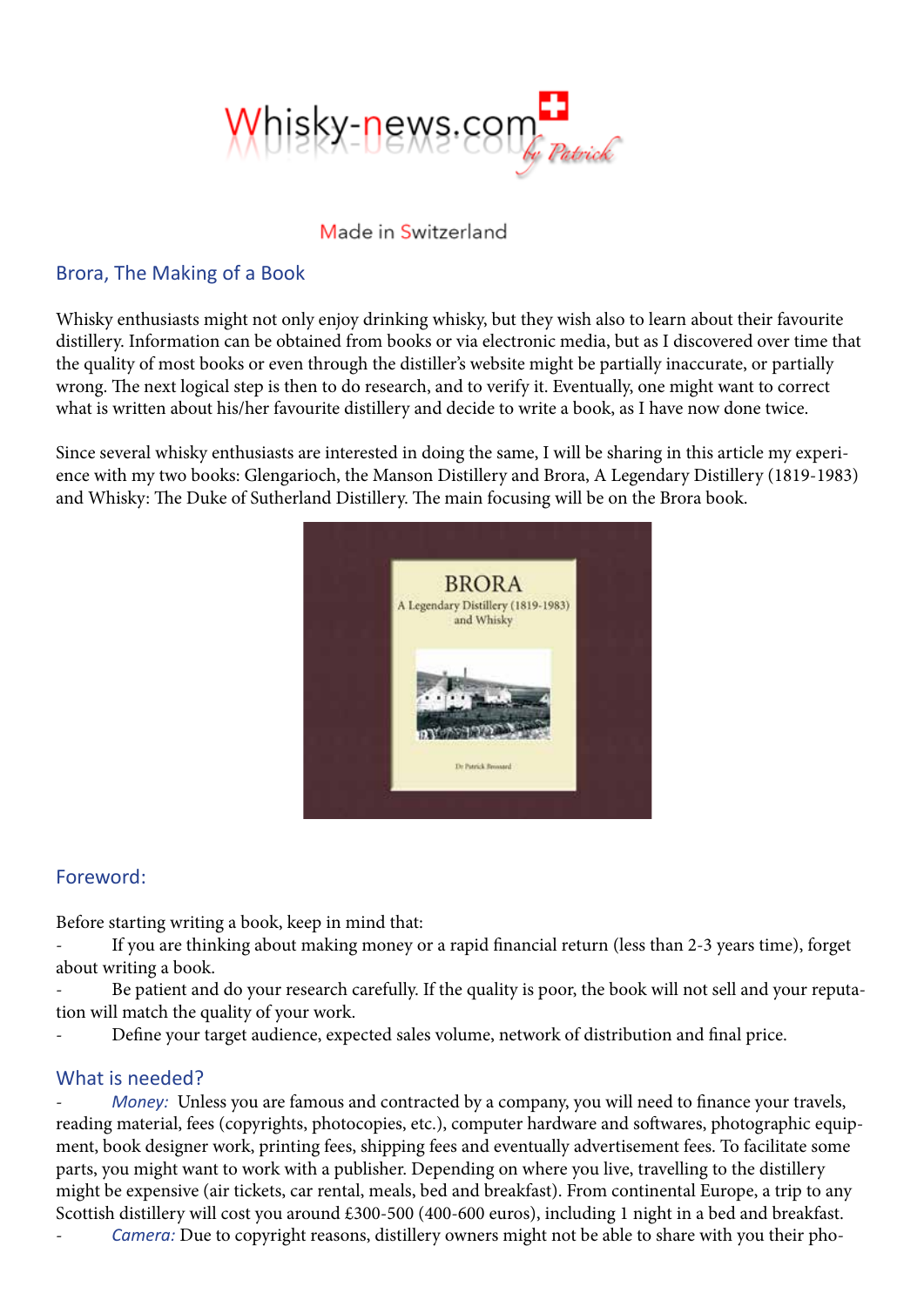tographs. Eventually, you might want to purchase images from photographers (typically around £30/40-50 euros per images depending on the number of copies and distribution: hard copy or e-book). Prices for any decent photographic equipment (tripod, camera (digital single lens reflex, DSLR), and wide angle lens) will cost you around £500-600/ 800-900 euros. If you go with a full frame DSLR (e.g., Canon 5D Mark 2/3) and a wide-angle camera (e.g., Canon 16-35 f/2.8), the costs will be in the £2500-3000/ 3000-3500 euros. Alternatively, if you do not own the equipment, you can rent it or pay a professional to do it. For my book, as photocopies of the Diageo Archives were not allowed, I made photographs of the records with a 100 mm/2.8 Macro lens. You might want also surf the web for good photographs and ask the owners for their permission, but if you want to make an original work, you need original photographs. Do not use any images in your book without permission. With some distillers, taking photographs inside the distillery might not be allowed, or under strict condition. For instance, with a certain company, I had to subscribe for a  $\epsilon$ 10mio risk insurance (around £300/400 euros, depending on your insurance company for such a temporary insurance) in order to take photographs.

Patience: If you want to conduct proper research, do not expect to write a book in a few months, unless you can work on it full time. You will certainly need to identify archives at Libraries, read books, and when doing this, you might identify new references, order articles and photocopies. In the context of the Brora book, while I worked on my Glengarioch book, I discovered when reading the customs and excise reports from the 19th Century that official records misspelled or used alternative names from Clynelish, thus my whole research was redone using all the alternative spellings identified. Sometimes, you might need to read 500-page books for a few lines of information.

A good source for old records is books.google.com. Patience is needed to write your book, to rewrite section, perform proof reading, proceed with image processing and page layout.

Also, in order to access to the distiller's archive, it might be necessary to establish a relationship of confidence with them. This might take several years to gain.

- *Skills:* 

o *Photography* has been a hobby for me since 1990 and started to work on image processing around 2005. Image processing (e.g., with Photoshop, Aperture or Photoshop elements) combined with images in RAW format will allow you to get the best of your images. Images made with smartphones or pocket camera might not be suitable for a high quality book, especially when taken in low light conditions. Photography is more than point and shoot. As the printing process does not use the standard Red Green Blue (RGB) colour space, but the Cyan, Magenta, Yellow and Black (CMYK) space, you will need to ensure that all images are in CMYK. Conversions from RGB to CMYK might result in colour shifts (quite noticeable in the green and black tone). In addition, adjustments in tones, sharpness and highlights are often required and sometimes, high dynamic range (HDR) merge is desired when working with very contrasted scenes. A calibrated colour screen is highly recommended in order to ensure a colour consistency throughout the whole process. Standard computer screens are NOT calibrated. Thus you might want to purchase a calibrated screen (800 euros or more) or purchase a calibrating device (around 250 euros).

o *Writing* can be trained over time. This might not be my strongest skill, but after years of efforts, I think they are quite decent. In any cases, proofreading by 1 or 2 persons is a must.

o *Page layout (PAO):* You might have beautiful images and a well-written text, but if the page layout is poor, the potential reader will disregard your book. You need to capture his/her attention within the first 10-20 seconds. Microsoft Word® is a good software for text editing, but poor for writing richly illustrated books, as the document size increases with each illustration and thus, becomes unstable and/or slow over time. The use of professional PAO softwares such as Adobe InDesign® is highly recommended. The research

While Google and [books.google.com a](https://books.google.com/)re very good sources of information, they are limited to digitalised information. Research in libraries such as the British Library and the National Library of Scotland are a must. Consider a few visits and a few days of research on site. Alternatively, if you know which records you are interested in, you can order them online or pay someone to do the research for you, but then make sure to provide clear guidance to that person. Do not forget to consult and read book about its regions and/or founders. For the Brora book, I purchased a couple of books about the Duke of Sutherland, Brora and the county of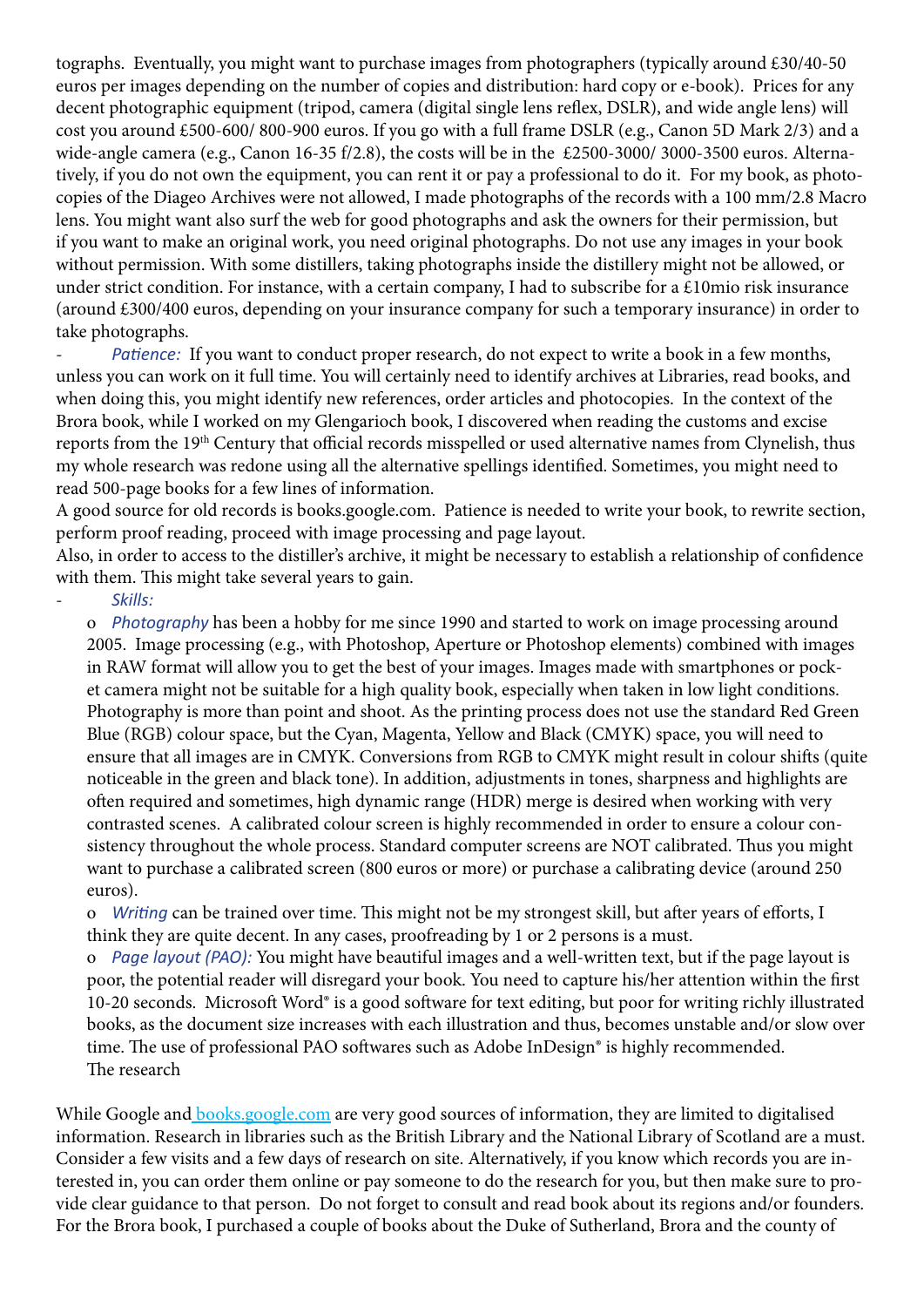Sutherland. A budget of 100 to 200 euros should be suitable for that.

Establishing a good relationship with the distillery and its mother company, as applicable, are crucial to identify what they have. By talking to them, explaining what you are looking and what is your purpose, they might not only provide you access to their archives, but also provide you with some advices or contacts. Do not talk to only 1 person, but to anyone you can, and eventually ask it twice.

Companies might be quite sceptical about your project and although this might be of high importance to you, this is not their priority. The distiller and its owner are concerned about running the distillery and the archivist might be overloaded with requests from their marketing department, if they have one. In short, you are on the bottom of their list of priorities.



Archives consulted at the Diageo Archives during my second visit

For companies such as Diageo, you will have to sign confidentially agreement and can only publish your work after their approval. While some distilleries/ distillers have extensive records (e.g., Laphroaig or Ardmore), most of them have only a limited amount, as most were lost during a fire, a change of ownership or simply to make space. Retracing the history of a distillery is a very time consuming process, with many frustrations, but the personal reward is great when you find the missing information.

For the Brora book, well over 300 hours of research were conducted.

Do not hesitate to check rcahms.gov.uk and the local history associations for photographic images and any

records they might own. As I experienced with [RCAHMS,](https://www.historicenvironment.scot/) for many images, thumbnails are not provided when they have not been digitalised. In order to download the full resolution image, this will cost you £30 per image + VAT if you live in the EU. For my initial screen, I ordered 8 different photographs.

In addition, you will need to pay £30 per image as copyright fees (for up to 1000 hard copies) if you want to reproduce it. For my Brora book, £300 (+ £150 for copyright fees) was spent for images with RCHAMS, £180 (+45 CHF for customs duties) for photocopies and £240 for the digitalisation and copyright fees with the National Library of Scotland. Thus, costs associated with images are quite substantial, especially when the number of copies is low.

# **Photographs**

In addition to the purchased photographs, I took over 3000 photographs of the Brora distillery, including the ones with a different exposure bracketing.

For distilleries, a full frame camera such at the Canon 5D series with a wide angle (e.g., 16-35mm) lens is almost a must, as you will be working often in a confined space. A tripod and a shutter are also a must to accommodate with the low light condition in the distilleries. A tilt-shift lens might be useful as well. Purchased new, such full camera equipment will cost over 5000 euros. Renting such equipment for 2-3 days would cost you around 400-500 euros, depending on the company. Using a local photographer might not cost you much more.

A substantial amount of time is then needed to back up your images, to catalogue them and to process the selected ones. Using macros with the Adobe products allows saving time, but most of them required individual adjustments, cropping and/or framing. With an average time of 20 minutes of processing each image,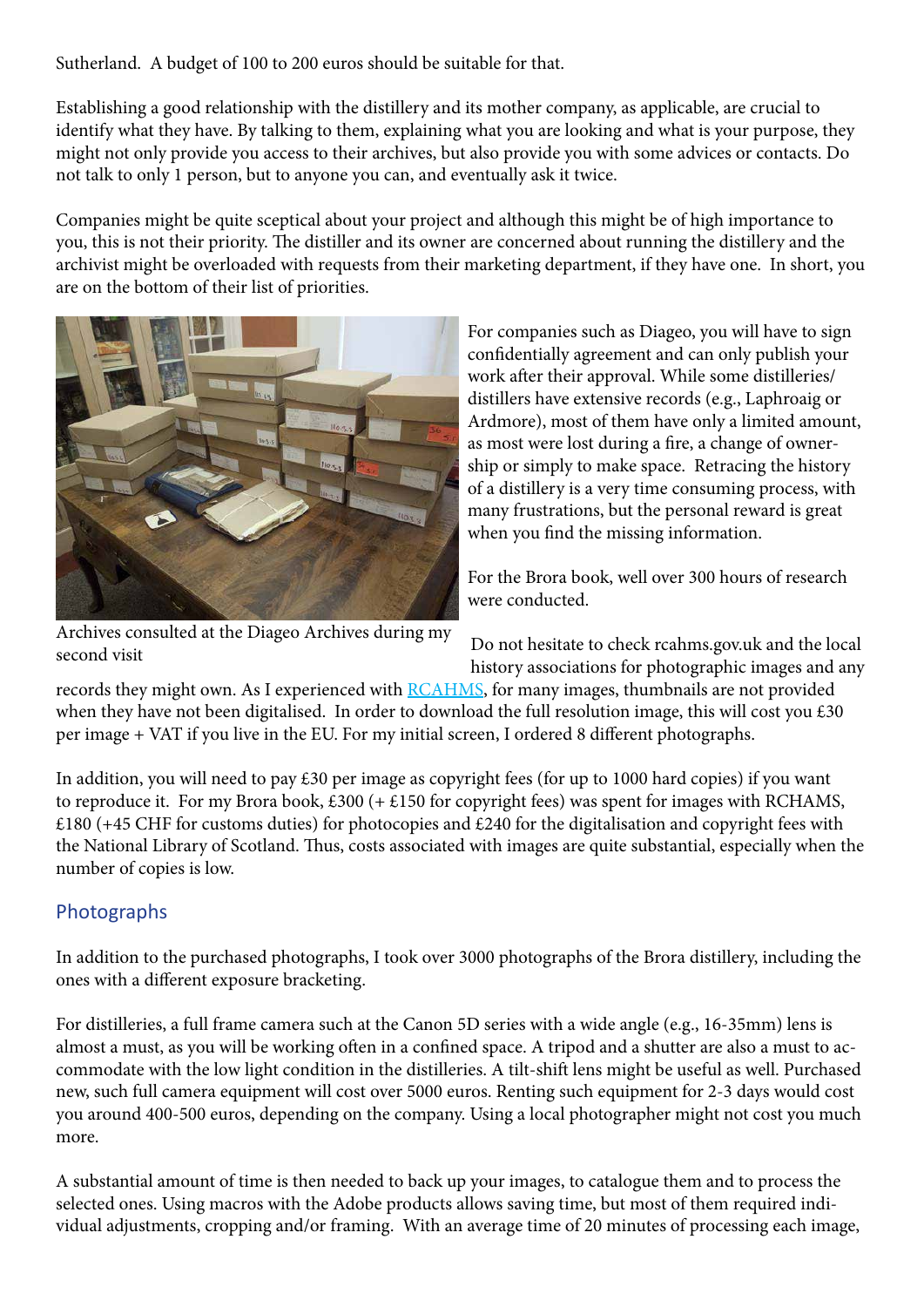approximately 50 hours were spent on that task.

While many uses Adobe®Lightroom, I prefer to use, an old software, the Microsoft® Expression Media 2.0 for image cataloguing. For image editing, Adobe® Lightroom or Photoshop Elements. Each software will cost you between 100 and 200 euros, unless you want to use Adobe ® Photoshop, which is markedly more expensive. Make sure to burn your images of DVD or Blu-Ray in duplicate and keep them separated to avoid any loss.

In order to select your photographs, the best is to print a contact sheet to identify the images that would fit to the text.

# **Writing**

About 40-50 hours were spent for writing the first version of this book. The main challenge was to define the story line and then to fill the different sections with text. Often at this stage, one will notice the missing information and additional research will be needed to fill the gaps. Once the first draft is written, several hours are needed to go through the text a few times, rewrite some sections and finally to share it with naïve readers for proof reading.

Probably, the most difficult part in writing is the balance between the amount of information and the fluidity of the text. One might be tempted to provide all details collected, but by doing this, the text might be dry and most reader will stop reading it. Also, keep in mind the number of pages for your book, as this will impact the final costs and the shipping fees of the finished book.

The text writing was done in Microsoft<sup>®</sup> Word and then imported in a PAO software.

## Page Layout and PAO

The page layout and PAO is challenging and critical for the success of the book. Who want to read a book that looks ugly?

 The first questions you will need to address are: What is the page format? How many pages? Hard cover or soft cover?

# *Format*

I selected the 20x25 cm (8"x 10") Landscape format, as most my photographies are in landscape. The 8"x 10" format was selected, as I planned to publish my first book via a print on demand printer and the A4 format was not available. As I was pleased with the format of my first book, I kept the same for my second one.

## *Pages*

For my first book, the number of pages was driven by two factors: price and amount of information. By print on demand, with the selected printer, the price was defined by page ranges (e.g., 70-79, 80-89 pages), and thus, I tried to target the upper number of pages in the desired range. Based on the amount of information I had, I fixed the limit to 90 pages for the Glengarioch book.

With the experience gained with my first book and the fact I moved to another printer, I removed any page limitation for the Brora book.

The cost per page depends on the number of copy and the quality of the paper. For a standard thickness and normal paper, this might cost you only a couple of cents per page, but for heavier and specially coated papers, as I have selected, costs might be up to 0.40 euros per page, depending on the number of copies.

As I had limited experience with paper quality at the start, I ordered samples of different papers weight and type (e.g., glossy, semi-matte, matte, I paid around 15 euros for my samples).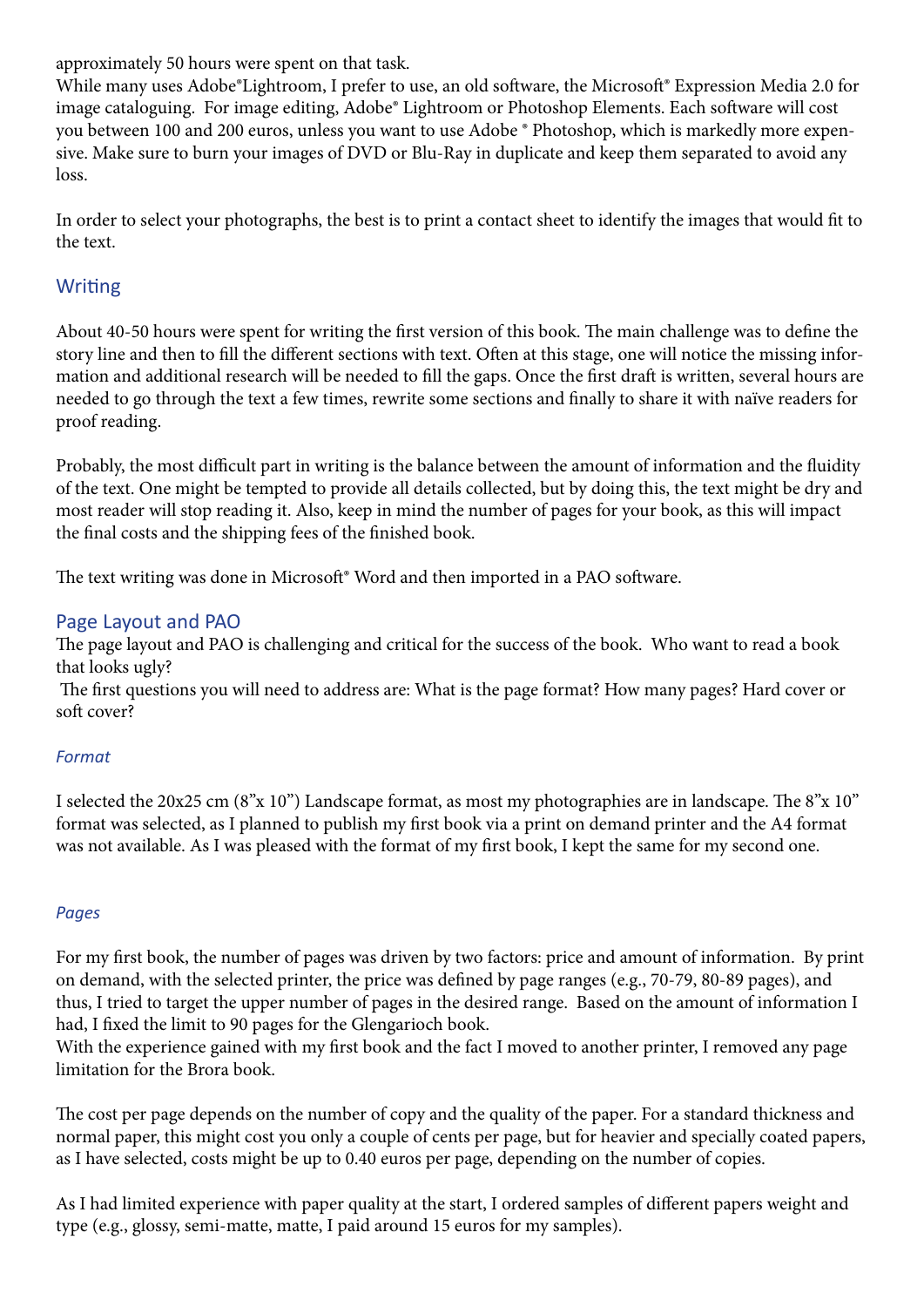As part of the printing process for the Glengarioch book, for the final paper selection, I ordered 1 copy of the book with 3 different paperweights and 2 different types (from 70 to 130 euros per copy!!). Based on these test prints, I opted for a semi-matte 148 gsm paper, which offered the best colour rendition and contrast for the photographies.

#### *Hard cover vs. soft cover*

I prefer a hard cover book, as it looks better on my bookshelf and it gives a more "luxury" aspect to it. However, the cover is more fragile and subject to bending. In terms of shipping, you cannot ship a hard cover book in a soft pouch, as the corners of your cover will be bent. You will need to purchase special and more expensive shipping material.

As the Glengarioch book was a small output (250 copies), the cost of a hard cover was prohibitive (approximately 10 euros extra per copy), not including extra shipping costs due to the added weight. For the Brora book, the number of copies was larger and reduced the additional costs to about 5-6 euros per copies for the hard cover. Cost will decrease for a larger output.

#### *Page Layout*

The page layout is a challenging task. It is composed of several aspects: page margin, frames and text.

I opted for relatively large margins to give space to the text. A standard frame was selected for the text. For the images, a black frame was added to some selected illustrations.

You can do the entire page layout in Word, but you will be quickly limited by the software limitations. Either you pay someone to do this work for you, or you invest time and money by acquiring professional softwares such as Adobe ® InDesign. The flexibility of InDesign is impressive and allows you to add easily images in the background, with e.g., controls on the transparency or size, or page disposition. In addition, it has embedded

理美術 リオネル 经产品商 经流行年度记录

Screen view in Adobe InDesign. A large screen is highly recommended.

functions to check the resolution of the images (i.e., if suitable for printing, pre-flight) and for export a final PDF document of your document in CMYK with all the printers marks. Without printer marks, the colours and the format of the final printout might be different from what you expect, as I have experienced.

Do not overlook this part, as all your work might fail if this stage is not controlled. Selecting the page layout, adding the text into frames, creating tables of contents and adding images easily takes dozens of hours. For the text, I printed sentences using different font types, sizes and spacing until satisfaction. For the colours, I used mainly the

colours used on the box and labels for the Brora 35 years old Special Releases from Diageo.

## *Cover page*

The cover page should be a reflection of your book. The layout selected reflected the box of the Brora bottled and the image, an old photograph of Brora, to reflect the history of the distillery. The back of the cover page provides the key information about what the reader can find in this book.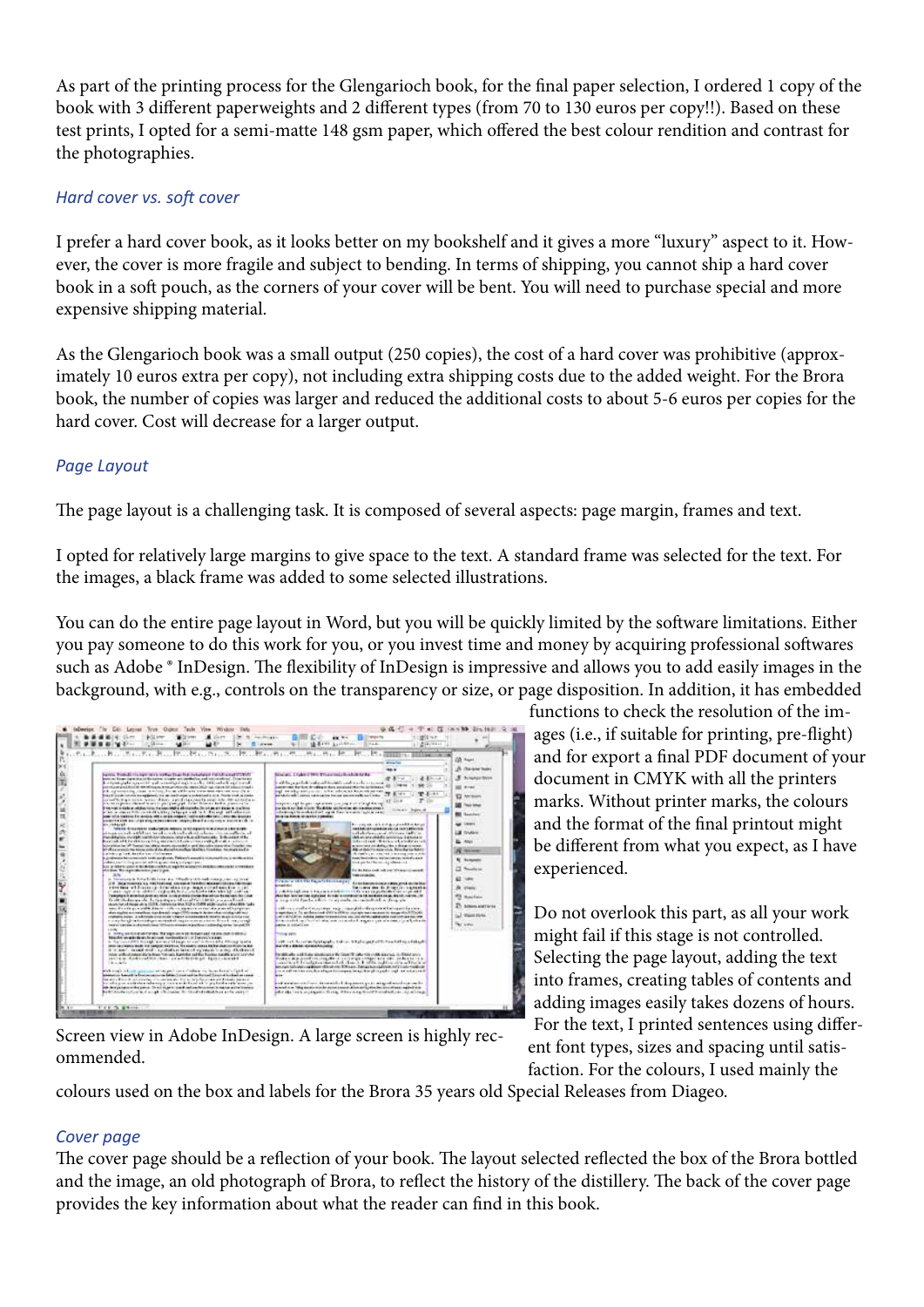If you want to get an IBAN number for your book, recommended, this might be very cheap for a publisher (around 15 CH in Switzerland), but quite expensive for a private person (125 CHF). Printing

Identifying and selecting a printer was not easy. Based on an online price calculator from a print on demand company, the price per copy for 500 copies with hardcover, excluding shipping and importation fees amounted to over 40 euros per copy. I moved from a digital printing solution to offset printing to decrease the costs by approximately 50%. Before going for the full print run, I have asked for test copies (about 110 euros per copies) to avoid any surprises.

For the Glengarioch book, considering the volume and weight of the 250 copies, shipment and importation to Switzerland was straightforward. For the Brora book, the situation was markedly complicated, as the printer could not shipped it the same way, due to the weight (1 palette instead of a few boxes). As the printer was inexperienced with the Swiss requirements, it was shipped only to a Port Franc. I had then to find an import/export company to deal with the last part. As the first transporter and the printer did not correctly do the paperwork, additional documents were required, this delayed the shipment of 2 weeks and an extra 300 euros, plus the VAT and taxes. Instead of receiving the books early July as expected, importation took place at the start of my vacations. Since I was away, they had to hold the shipment, resulting in additional storage costs. This might "only " be a couple of hundred euros each time, but considering the low number of copies, the costs of these unexpected or unforeseen events, represented more than 1 euro per copy.

## Distribution and Shipping

Unless you work with a publishing company, you will need to find a solution for selling your books. A convenient way is to sell them via websites such as Amazon, but please be aware of their conditions. They will not distribute your book for free and the fees can be a high as 25% of the final price, for a non-professional seller.

To keep the final price as low as possible, I decided to go for direct sales. This enables to be in direct contact with your buyers, but very time consuming: answering e-mails, preparing the parcels, going to the post office, keeping track of your answers, etc. To be more quantitative, I spend almost 10 min per order to prepare it. Then, books are sent every second week, as almost 1 hour is needed for the posting.

In addition, I started to list the prices both in Swiss francs (CHF) and Euro. Unfortunately, the Euro declined compared to the CHF. As additional complications, the postal fees changed mid-late 2017 and seemed to vary depending on the post office employee. Thus, some copies were sold at a loss at the start, since I pre-sold some books at the old shipping prices and exchange rate. In addition, finding shipping boxes at a reasonable price, was not straightforward. The initial boxes were too thin. I was more fortunate with the second order.

As with shipping, some copies might be lost or damaged during transit, therefore you need to take into account 1-2% loss in your plans.

## **Conclusion**

Writing a book about a distillery is not an easy task, especially if you want your work to be a reference as I intended. The writing might be improved, as my writing style is more a scientific one than a journalistic one, but the amount and depth of information provided would be difficult to match, unless more official archives could be identified.

From my initial work until its completion, it took me almost 10 years to complete, and the amount of time spent was certainly in excess of 500 hours.

As this book was made with passion for whisky fans and lovers of the Brora/old Clynelish distillery, the number of potential reader is limited and estimated that 500 copies would be a fair amount. In addition, 500 copies correspond to a palette of book and I had no additional storage capacity.